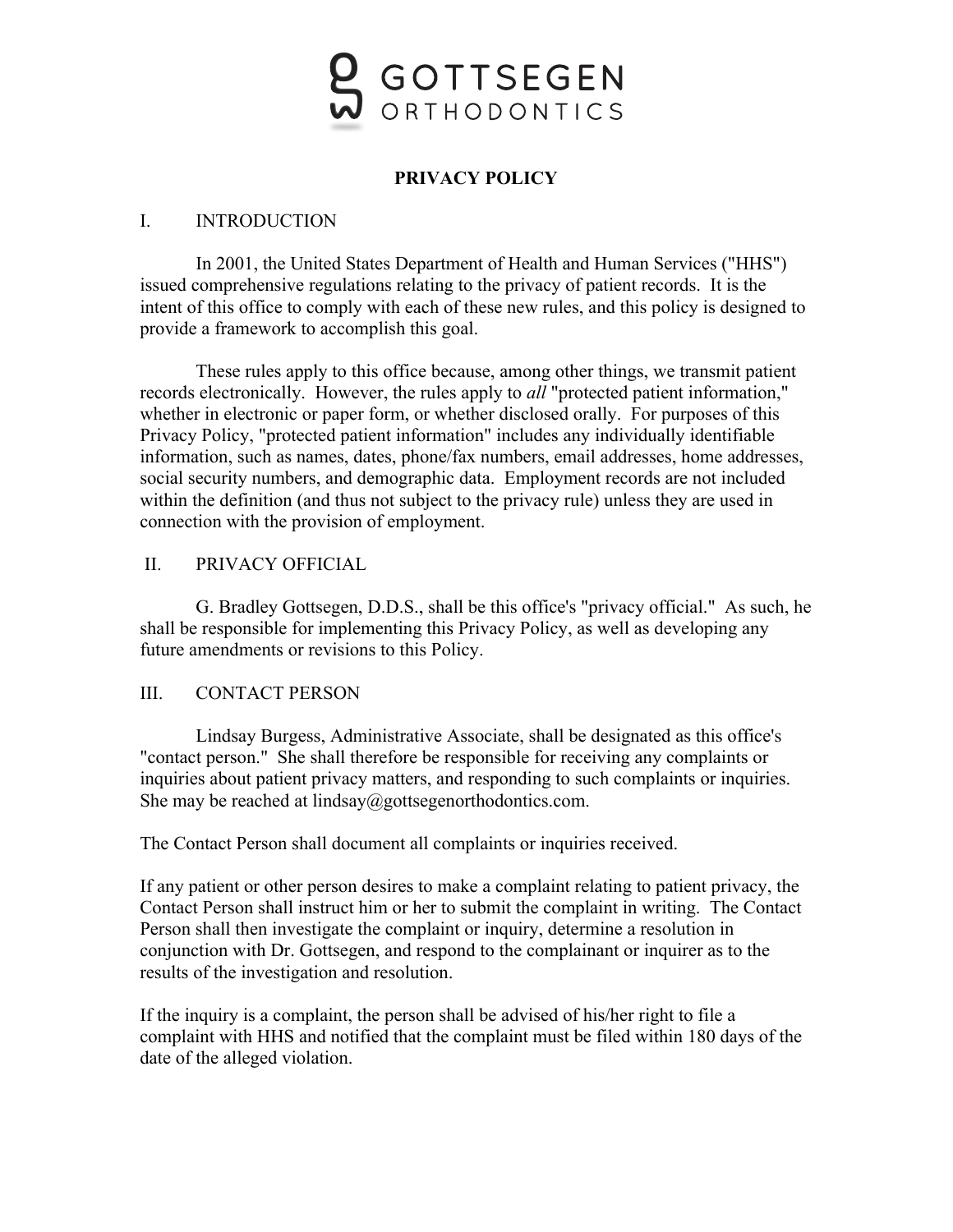## IV. PRIVACY TRAINING

This office will routinely undertake privacy training for all staff. The training will occur on an annual basis for all existing staff, unless otherwise changed to a more frequent basis. In addition, all new staff shall participate in privacy training immediately upon their commencement of employment with this office. A written record of this training will be maintained by the Privacy Official.

## V. USE AND DISCLOSURE OF PROTECTED PATIENT INFORMATION

## A. GENERALLY

No protected patient information shall be used or disclosed in any manner other than in conformity with this Policy. Staff should always be mindful of the need to maintain confidentiality of patients' records and protected health information. Thus, for example, in certain instances it may be appropriate to lower voices or request waiting patients stand a few feet away from patients with whom you are discussing treatment aspects, scheduling appointments, etc.

Access to protected patient information shall only be given to the following staff members: Marjorie Duffy, Office Manager, Karen Schott, Administrative Associate, Jessica Schuster, Administrative Associate, and Stacy Mastrapa, Treatment Coordinator.

## B. NOTICE AS TO USE AND DISCLOSURE OF PATIENT INFORMATION

The form Notice attached to this Policy shall be given to all patients *at their first appointment*. A copy of the signed and dated Notice must be maintained in each patient's file.

The notice may be amended upon approval of Dr. Gottsegen. If the Notice is amended, it must be amended promptly and distributed to all patients who have been given the earlier version(s). No material change to the Notice will be implemented prior to the effective date shown on the revised notice.

## C. CONSENT TO USE AND DISCLOSE PATIENT INFORMATION

The form Consent attached to this Policy is optional and may, at the option of Dr. Gottsegen, be presented to all patients with the notice. If it is used, it should be presented at their first appointment and prior to the disclosure of any of the patient's protected health information, and must be signed and dated by the patient. A copy of the signed and dated Consent shall be kept in the patient's file.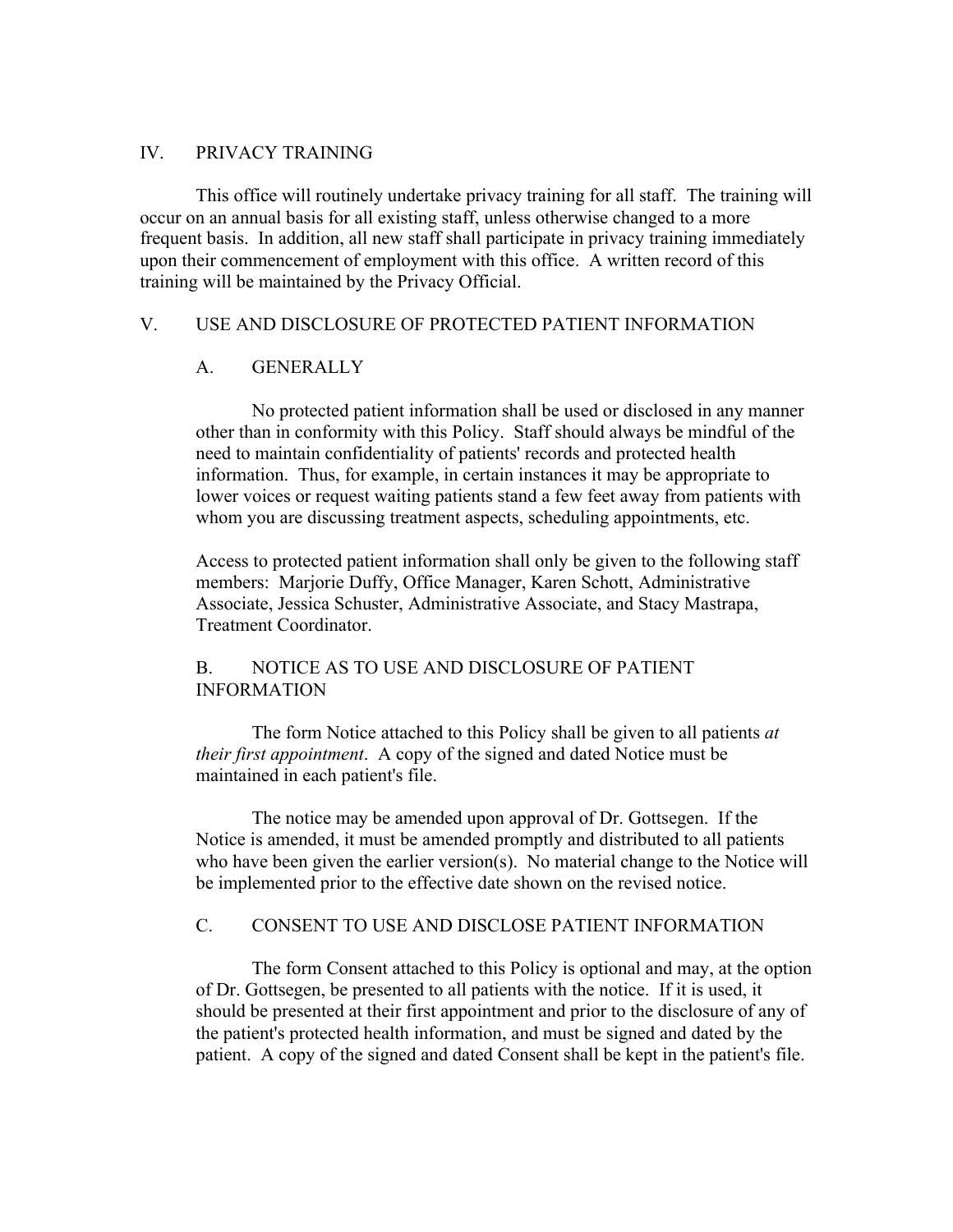This form relates to the use or disclosure of any protected patient information in connection with treatment, payment or "health care operations." Health care operations include performance reviews, training, obtaining professional liability insurance, certification, accreditation and licensing.)

The Notice and Consent may not be combined on the same form.

## D. AUTHORIZATION TO USE AND DISCLOSE PATIENT INFORMATION

If Dr. Gottsegen ever determines that protected patient information will be used or disclosed for any purpose other than in connection with treatment, payment or health care operations (defined above), then the patient must sign the form Authorization attached to this Policy. For example, this form would be appropriate where the patient's information will be used to determine whether to hire the patient, making a disclosure of the information to a financial institution, marketing, etc.

Special rules apply where Dr. Gottsegen intends to use the protected health information for his own purposes, when additional items are requested by Dr. Gottsegen in connection with disclosure by other third parties, or where the use or disclosure relates to research that includes the patient's treatment.

A patient will not be refused treatment on the basis of his/her refusal to sign the Authorization form, unless the treatment will be used for research, in which case treatment may be refused at the option of Dr. Gottsegen. A patient may revoke the Authorization in writing at any time. In general, the form Authorization should be reviewed by legal counsel prior to signature by the patient.

## E. "MINIMUM NECESSARY" USE AND DISCLOSURE OF PATIENT INFORMATION FOR NON-TREATMENT PURPOSES

Wide latitude is given as to the use or disclosure of patient information for purposes of treatment. Thus, any information that Dr. Gottsegen deems appropriate will be used or disclosed.

However, if the use or disclosure of protected patient information occurs for any other reason (i.e., for payment, reimbursement or health care operations, etc.), the information used, disclosed or requested must be limited to the minimum degree necessary to accomplish the purpose for which the use, disclosure or request is made. (Note that this restriction does not apply to uses or disclosures of the information to the patient to whom the information relates.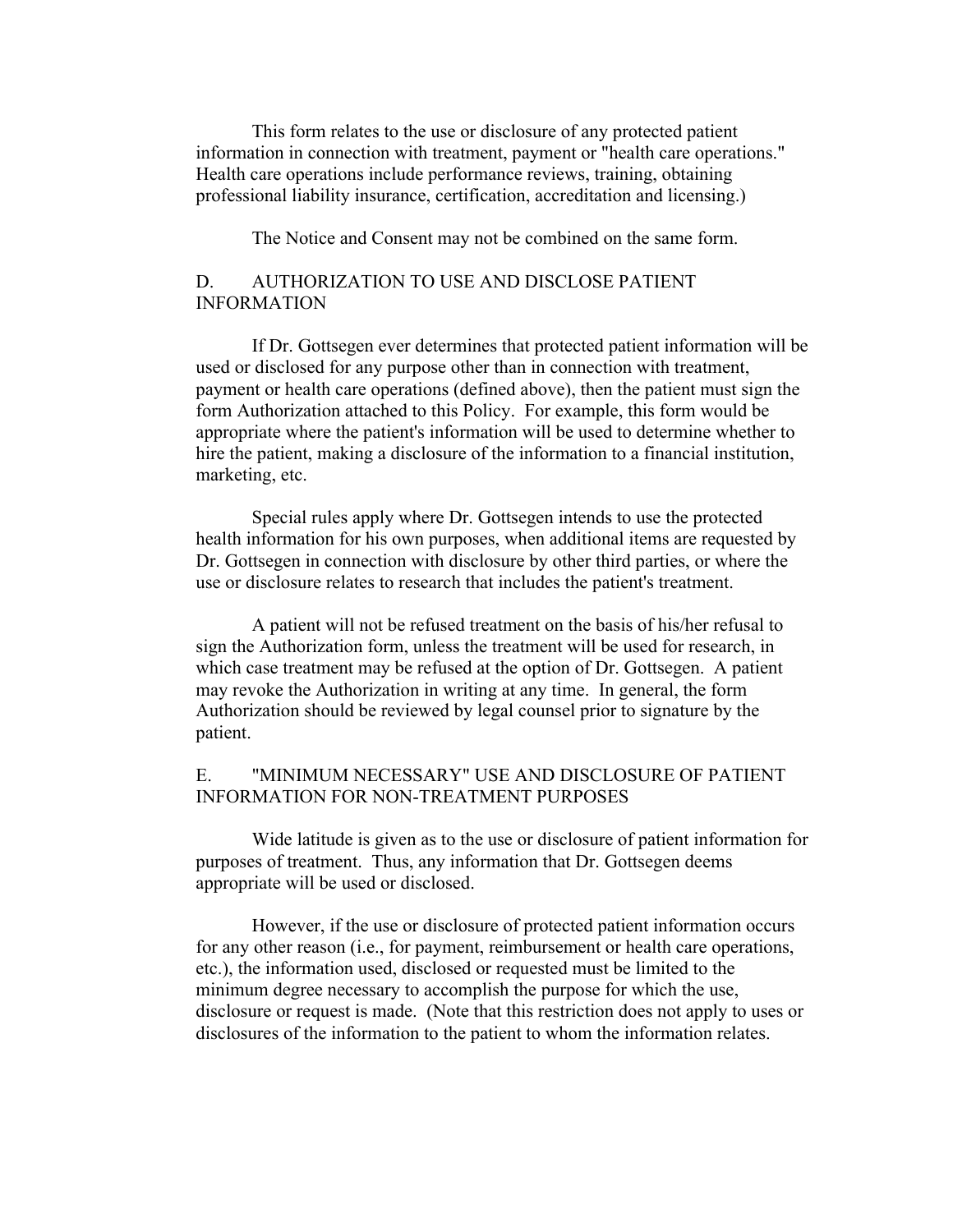#### F. DISCLOSURES TO SERVICE PROVIDERS

Any disclosure to service providers by this office (i.e., labs, collection agencies, attorneys, accountants, etc.) may only occur after certain safeguards are in place. Namely, there must be a written agreement substantially in the form attached to this Policy prior to the release of any protected patient information. Because there are special rules in the privacy regulations relating to vendors and unique state laws, the attached form should be reviewed by legal counsel prior to signature.

## VI. SPECIFIC PATIENT REQUESTS

## A. FOR RESTICTIONS ON USE AND DISCLOSURE

Patients may request restrictions on the use and disclosure of their protected health information. However, we are not obligated to honor these requests. But if we elect to honor the request, we must adhere to it. Any denial must be in writing.

## B. FOR COMMUNICATION OF THEIR INFORMATION

Patients have the right to request confidential communication of their protected health information. For example, they may request that the information be communicated by alternative means (i.e., sending correspondence to their office rather than to their home). If such a request is made, it should be in writing and we will abide by that request as long as it is reasonable. We are not allowed to inquire as to the reason(s) for the request.

## C. FOR INSPECTION AND COPIES OF THEIR RECORDS

Consistent with applicable ethics rules of the American Association of Orthodontists and the new privacy rules, we will provide patient records to them or their designee at any time. However, special permission from Dr. Gottsegen must be obtained prior to releasing the information if the information is compiled in anticipation of, or for use in, litigation or administrative (i.e., dental board) proceedings. Any denial must be in writing.

We have 30 days after receiving a request for access or copies from a patient within which to provide the access or information, unless the data is maintained off-site, in which case we have 60 days from the date of the request. A 30-day extension may be obtained if, within the initial 30-day period, we provide written notice to the patient of the reasons for the delay and give a date on which we will provide a response.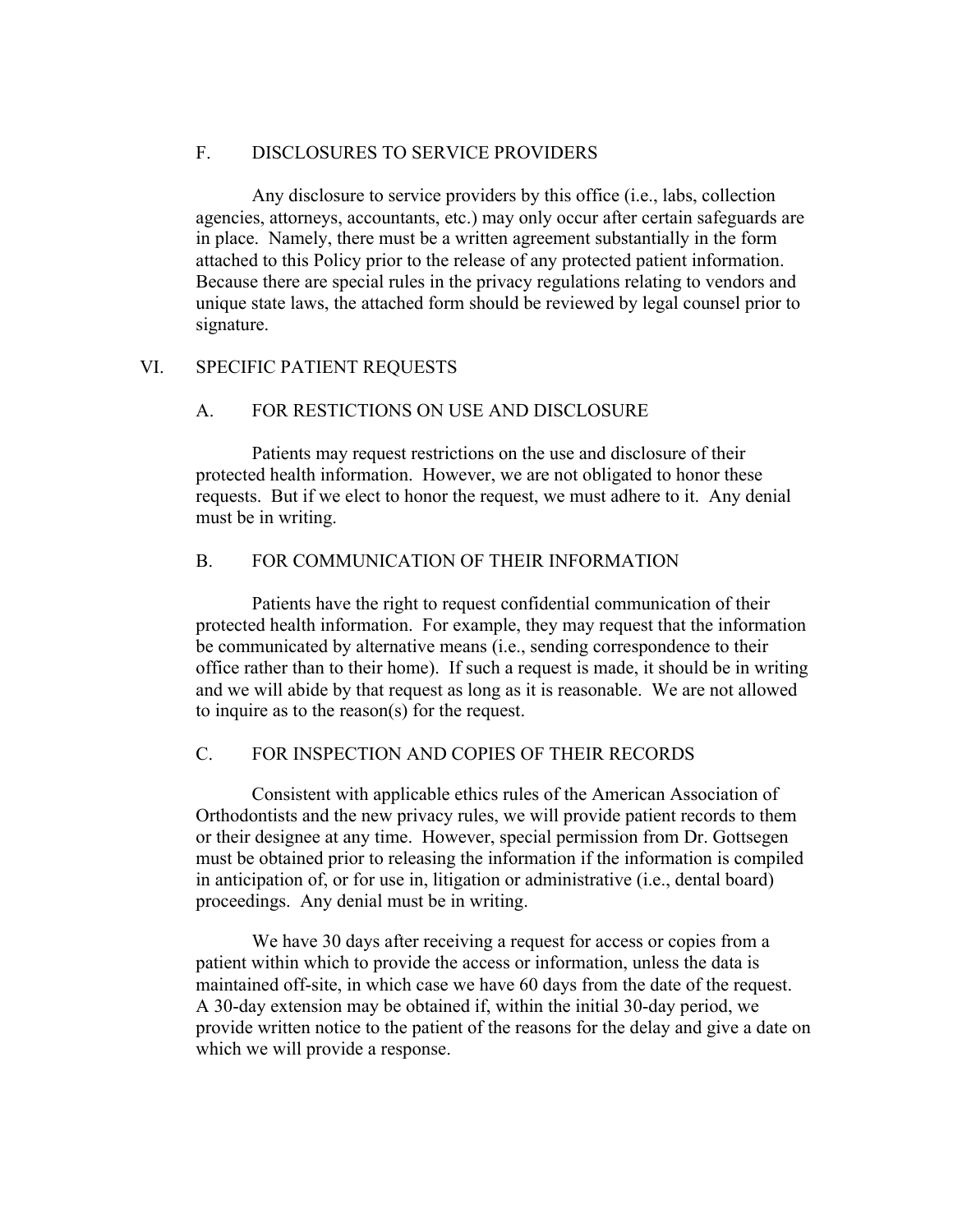## D. TO ADMEND OR MODIFY THEIR HEALTH INFORMATION

From time to time, patients may request that their protected health information be modified. Generally, we will honor their requests. However, such requests will not be honored if the information is accurate and complete, or if we did not create the information.

If we honor the request, we must obtain a list of persons or entities that the patient wants us to inform of the amendment from the patient, along with the patient's authorization to inform them. We must then undertake reasonable efforts to notify those persons or entities of the amendment.

If we deny the request, the denial must be in writing and advise the patient of (1) the reasons for the denial, (2) their right to submit a "written disagreement", (3) his/her right to ask that the request to amend and our denial be included with any future disclosure of the subject information if not "written disagreement" is submitted, and (4) his/her right to file a complaint with the HHS Secretary.

We must respond to any request to amend health information within 60 days of receiving the request. An additional 30 days is allowed if, within the original 60-day period, we notify the patient of the reason(s) for the delay and provide a date on which we will provide a response.

## E. FOR AN ACCOUNTING OF DISCLOSURES

If requested and unless an exception exists, we will provide patients with a written accounting of all disclosures of their protected health information that we have made for the period requested, but not to exceed six years from the date of the request.

Unless decided otherwise by Dr. Gottsegen, we will not provide disclosures relating to the following:

- 1. Treatment of the patient, including disclosures made to other treatment providers (i.e., their general dentist, periodontist, etc.);
- 2. Payment by or on behalf of the patient;
- 3. Health Care Operations (i.e., information disclosed in connection with performance reviews, training, certification, accreditation or licensing);
- 4. Disclosures made to the patient or those involved in the care of the patient;
- 5. Incidental disclosures (i.e., from sign-up sheets, overheard conversations, etc.);
- 6. Any disclosures that occurred pursuant to an Authorization signed by the patient or,